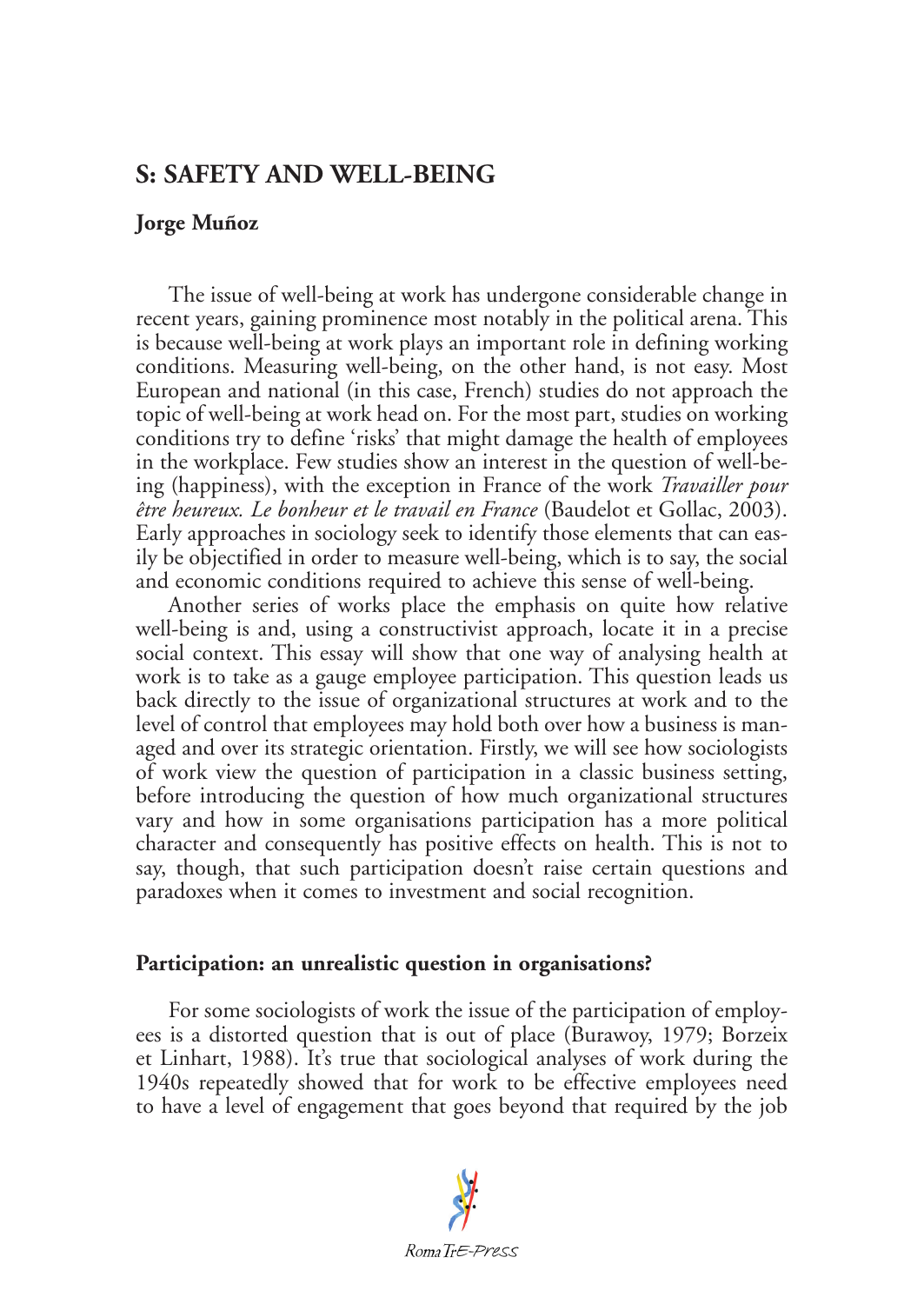contract. In other words, there is a discrepancy between work as formally defined and the work actually effected by employees in the course of their daily activities. Employees build their knowledge bases and the different ways in which they respond to the vagaries of work activities through 'the appropriation of work' (Bernoux, 1979). This appropriation puts the realisation of work first while allowing the organization to exist. It contributes to the construction of professional identities at work and to the engagement of individuals. This participation is, though, for the most part little recognized; it is, rather, 'informal'. And yet, businesses in the 1980s and 1990s, in France in particular, tried to recognize this participation by means of a number of policies: for example, quality circles, semi-autonomous groups, management through objectives. Paradoxically, in taking these steps, instead of recognising this knowledge, these professional practices, the policies have produced the opposite effect, which is to say the destruction or the control of these practices, due to the fact that they were founded on fictitious work groups. In reality, according to Borzeix and Linhart what is at stake is the actual control of the organization of work. Furthermore, the capitalist organization of work has a force written into its technical structure that leads to competition between employees and thus encourages 'productive consent' (Burawoy, 1979).

However, if such an analysis draws attention to the limits of management that shows little sensitivity to the real dimensions of work, it leaves aside the different forms of organization of work while privileging the Taylorian archetype.

#### **Forms of organization of work as a factor in well-being**

Recent work on a European level by Lorenz and Valeyre (2005 and 2009) leads us to think that the impact varies according to the type of organisation. This idea had already been explored by Tom Dwyer who looked at the production of accidents at work and showed the important impact of forms of power or else of reward systems in the regulation of social relations (Dwyer, 1991). By making use of European enquiries into working conditions, Lorenz and Valeyre show not only the diversity of forms of organization of work in Europe (simple, Taylorian, slimmeddown – lean production and *apprenant*) but also the effects on employee health. For the authors, it is clear that the '*apprenant'* organization is best equipped to emphasize human capital, autonomy, co-operation, and collective decision-making. To be able to work in these circumstances allows

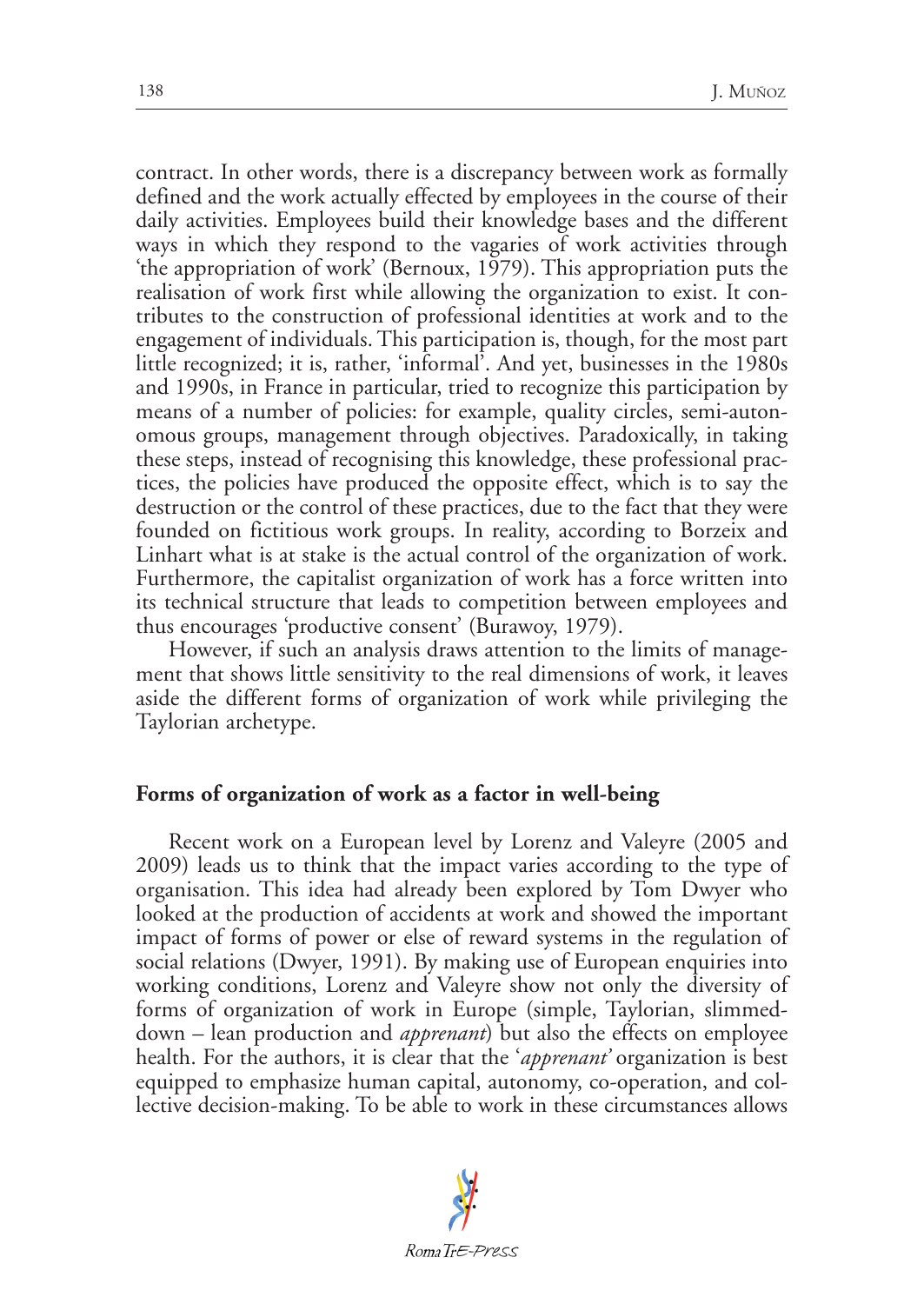the authors to state the most favourable working conditions according to the model found in Karsek and Theorell (1990).

In other words, greater participation, recognition, and autonomy in these organisations not only sets up positive conditions for greater well-being at work but also better physical conditions, all other things being equal. More recently, Francis Green and Tarek Mostafa (2012) came to the same conclusions on quality of life at work, namely that this is more apparent in Nordic countries, where organisations of the '*apprenant* type' are more common. This example is helpful in understanding the importance of well-being at work on a number of fronts. Firstly, businesses cannot be analysed outside their socio-economic setting. Nordic countries have their own histories, social inequalities are present but to a lesser extent than in other European countries, and the importance of social dialogue is also written in to social relations. Secondly, the participation of employees is seen as more important, particularly in the strategic planning and internal politics of businesses. This isn't a case of formal and consultative participation. On the contrary, participation observed in these contexts is conceived in distinction from production. In this respect, the example of co-operatives provides an interesting test case for this series of works on well-being.

# **Participation as an element of political control?**

If participation in the capitalist and state model seems hard to conceive, there are variants, such as the forms of organization observed in Nordic countries. This encourages us to turn our attention to certain older forms of organization that align themselves with models other than the state or capitalist one (Laville, 2005). Forms of co-operative, mutualist, or associative organization openly and historically defend another form of relationship with work. Among the criteria (or values) defended is the 'democratic' participation of members. In this perspective, what effects can these forms have on well-being at work?

Research shows that the greater the political participation of members in an organisation, the greater the well-being. However, this raises a certain number of questions and paradoxes. It's true that co-operative organisations report a lower and less regular number of accidents at work than classic organisations (Guiol and Munoz, 2007). Co-operative organisations appear to protect workers' health better to the extent that the members have greater 'control' over the work processes. That translates,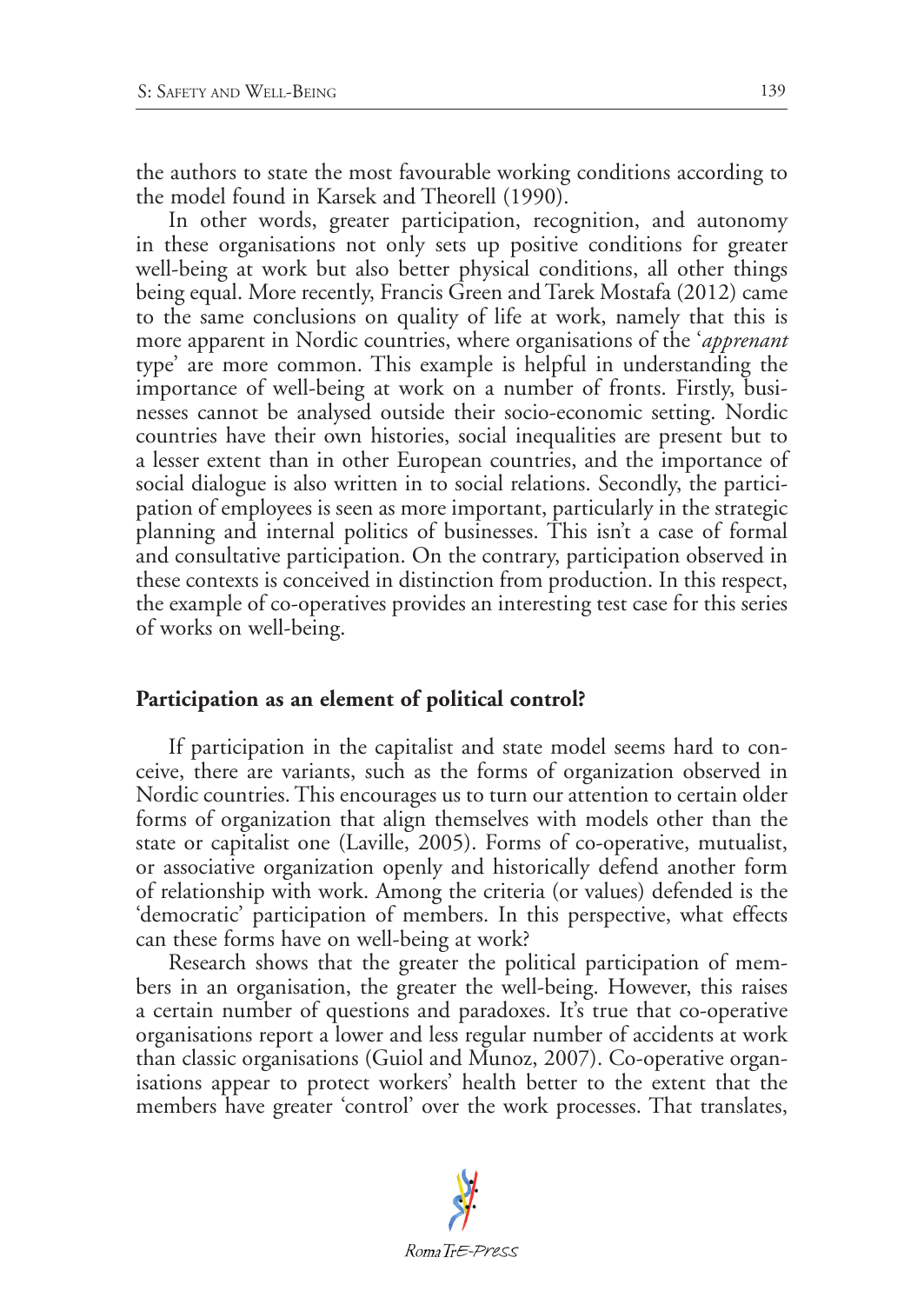moreover, into a more positive social recognition than in other organisations. Working conditions also seem to be more protective in mutualist and co-operative organisations, according to the French national research institute on social economy (2014).

Globally, the members of the ESS (*economie sociale et solidaire*) structures are more satisfied with their conditions of quality of life at work despite earnings on average lower than the classic sector (Insee and Anact). However, this satisfaction varies according to whether workers are in a mutual, co-operative, or association. Thus according to the 2014 Atlas of the ESS, members of mutuals are the least satisfied at work, while co-operatives appear to have the most content workers. The size and the sector also play a role here. Structures with fewer than twenty members have the most satisfied employees, underlining the importance of workers knowing one another, but also possible effects of the life cycle of co-operatives (Meister, 1972) and the risk of organizational isomorphism (DiMaggio and Powell, 1983). Finally, in the case of France, if the ESS imposes a new framework, which has effects on well-being at work, its associative character means it must confront a twofold challenge. Associative structures make up 78% of the jobs of the ESS. But the large majority of these jobs are of fixed-term contract and tend to be roles that require few qualifications and which involve a female workforce. This consequently exacerbates problems of job security and working conditions (Dussuet, 2010; Hély, 2009; Inrs, 2014).

Although these structures seem comparatively beneficial for salaried members, they have paradoxical and particular effects. For work requires an engagement that goes beyond simple legal status. Research by sociologists of work over the past 70 years have shown this. The structures of the ESS do not represent an exception to this rule but they add an openly 'political' dimension to the extent that members of an organization have signed up 'freely' to the project. But such membership expects from members not the engagement of an employee but that of a 'co-operator'. As such, members of these structures frequently complain of not having enough time to carry out their work (Guiol and Munoz, 2009). Moreover, the greater social recognition can translate into a 'minimisation of risk'. Finally, the temporal dimension becomes central in an organization where the relationship with work isn't limited to a pre-established duration. Members must not only take care of productivity but also management, strategic choices, investments, and so on. In sum, all of the elements that make up the reality of work.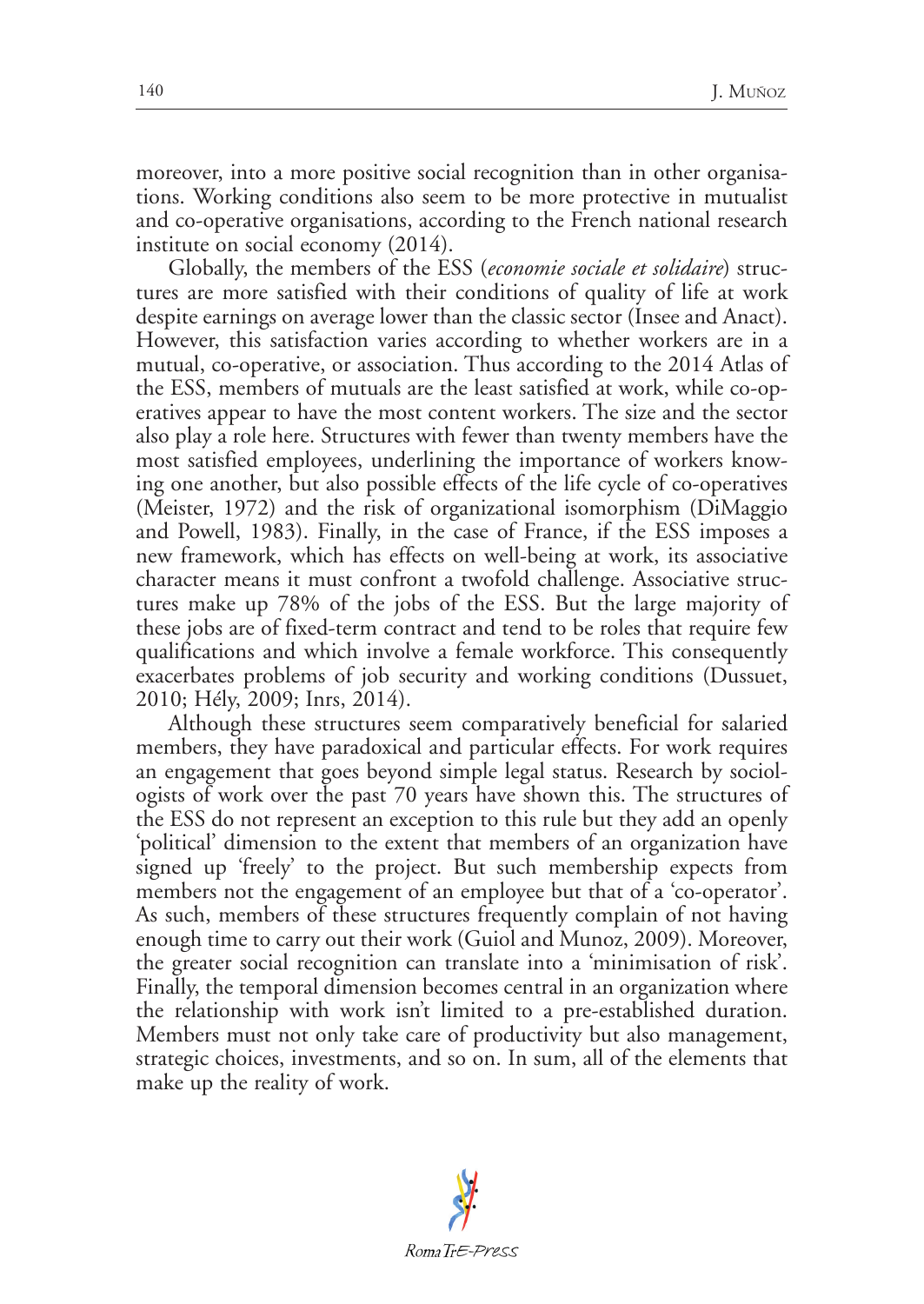#### **Conclusion**

From this rapid glance at the notion of well-being at work, we might characterize it using a certain number of criteria. The shape of the organization seems to play an important role, above all when it comes to the position of its members. If there can be objective constraints (timetables, work rates, job status), modes of participation will have a strong effect on deleterious outcomes. Forms of participation in the structures of the ESS, however, tell us that the effects are far from homogenous and depend on size, type of job or else categories (workers, employees, or managers). Thus it appears that the major risk for well-being within the structures of the ESS is to enter into a process of limiting isomorphism, which would lead to the total negation of the positive effects of this mode of governance. In this way, well-being at work cannot be limited to an objective measure but must equally take account of subjective elements such as the political and institutional character of a given situation.

### **References**

- *Atlas commenté de l'Economie Sociale et Solidaire*, (2014), Paris: Dalloz, Conseil national des Chambres de l'économie sociale et solidaire.
- Baudelot C., Gollac M., dir., (2003), *Travailler pour être heureux. Le bonheur et le travail en France*, Paris: Fayard.
- Bernoux P., (1979), 'La résistance ouvrière à la rationalisation: la réappropriation du travail,' *Sociologie du travail*, 1, pp. 76-90.
- Borzeix A., Linhart D., (1988), 'La participation: un clair-obscur,' *Sociologie du travail*, 1, pp. 37-53.
- Burawoy M., (1979), *Manufacturing Consent. Changes in the Labour Process Under Monopoly Capitalism*, Chicago: University of Chicago Press.
- Burawoy M., (1985), *The Politics of Production. Factory Regimes Under Capitalism and Socialism*, Londres: Verso.
- Di Maggio P.J., Powell W.W., (1983), 'The Iron Cage Revisited: Institutional Isomorphism and Collective Rationality in Organizational Fields,' *American Sociological Review*, 48, pp. 147-160.
- Dussuet A., (2010), 'Un modèle associatif de régulation du travail? L'exemple d'associations de services à domicile,' *Politiques et Management Public*, 27(1), pp. 79-96.
- Dwyer T., (1991), *Life and death in work. Industrial accident as a case of socially conditioned error*, New York and London: Plenon Press.